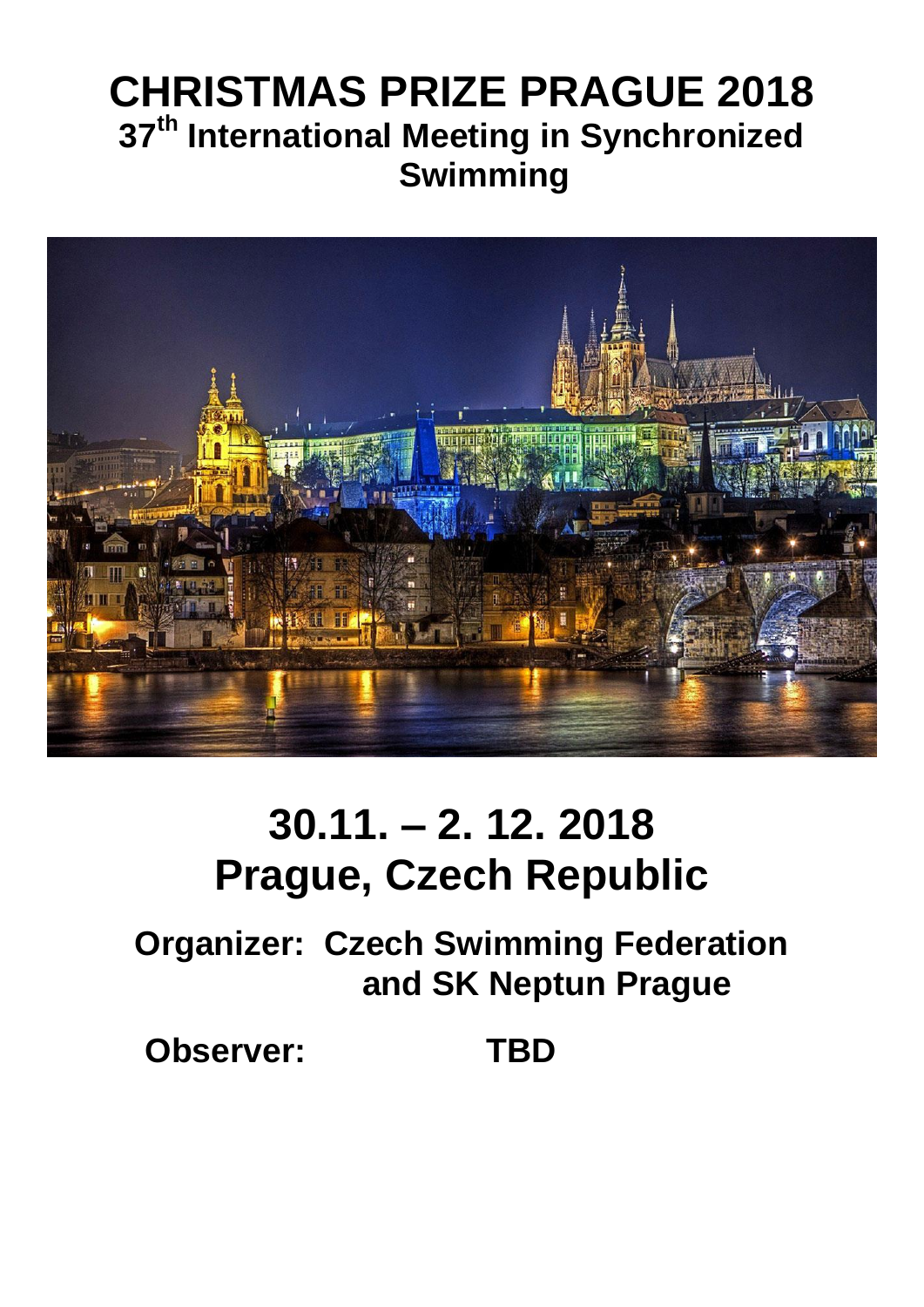# **INVITATION**

Dear synchro friends,

it is a great pleasure to invite you to the 37th Christmas Prize in synchronized swimming. The event is held for the clubs or nationals teams in the indoor pool Hloubětín (25m x 12m x 1,4 m – 3,6m) in Prague, Czech Republic from 30. 11. to 2. 12. 2018. The competition is for swimmers born 2003 – 2006 (age group 13, 14, 15) and seniors.

#### **Each club or national team can compete with:**

#### **Age group 13,14,15**

12 athletes, 1 solo, 2 duets, 1 mixed duet, 1 team, 1 free combination

#### **Seniors**

 12 athletes, 2 technical solos, 2 technical duets, 2 free solos, 2 free duets, 1 free mixed duet, 1 free combination

#### **Disciplines:**

#### **Age group 13,14,15:**

- Figures according to FINA rules 2017 2020 100%
- Free routines solo, duet, mixed duet, team, free combination according to FINA rules 2017 – 2020 100%
- **There is no final!**

#### **Seniors:**

- Technical routines solo, duet according to FINA rules 2017 2020 100%
- Free routines solo, duet, mixed duet, free combination according to FINA rules  $2017 - 2020$  100%
- **There is no final!**

#### **Preliminary Time Schedule:**

#### **Friday 30. 11. 2018**

- **8,30 – 11,30** 
	- o Workshop with Ulla Lucenius; Topic: judging technical elements
- **12:00 – 21:00** 
	- o Presentation of competitors and judges
	- o Technical and judges meeting o Disciplines:
- Age group 13, 14, 15 figures

#### **Saturday 1. 12. 2018**

- **7:00 – 20:00** 
	- o Disciplines:
		- Technical routines solos (seniors)
		- Free routines duets (age group 13, 14, 15)
		- **Free routines solos (seniors)**
		- Free routines mixed duets (age group 13, 14, 15, seniors)
		- Free routines teams (age group 13, 14, 15)